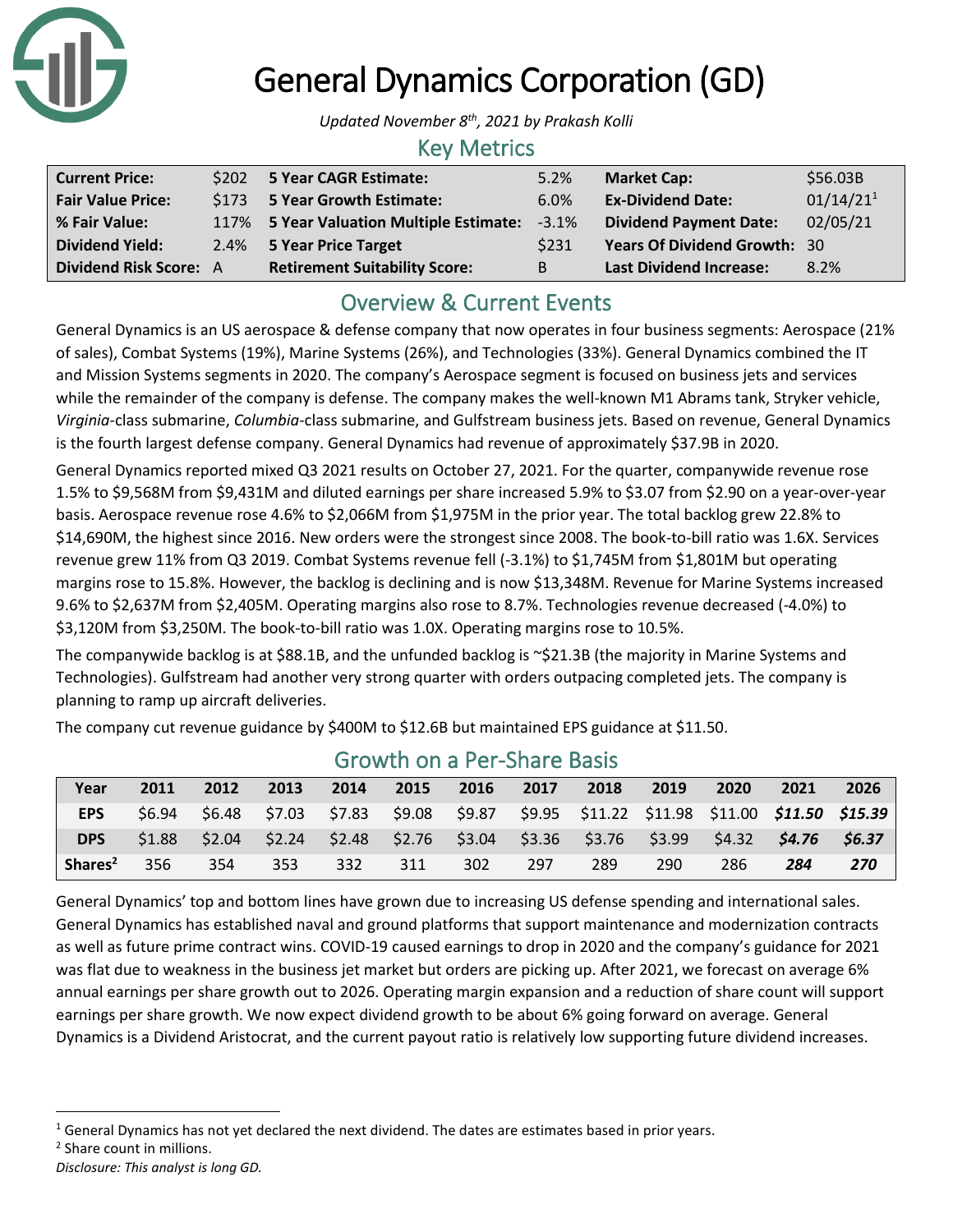

# General Dynamics Corporation (GD)

#### Valuation Analysis

| Year                  | 2011 | 2012    | 2013      | 2014 | 2015    | 2016                                                     | 2017    | 2018 | 2019    | 2020    | <b>Now</b> | 2026 |
|-----------------------|------|---------|-----------|------|---------|----------------------------------------------------------|---------|------|---------|---------|------------|------|
| Avg. $P/E$ 9.9        |      |         |           |      |         | 10.4 11.3 15.2 15.5 14.8 20.5 17.7 14.8 13.7 <b>17.5</b> |         |      |         |         |            | 15.0 |
| <b>Avg. Yld.</b> 2.7% |      | $3.0\%$ | 2.8% 2.1% |      | $2.0\%$ | 2.1%                                                     | $1.7\%$ | 1.9% | $2.3\%$ | $2.9\%$ | 2.4%       | 2.8% |

General Dynamics' stock price is up again since our last report and trades above our fair value estimate. Our fair value multiple is 15X to account for recovery in the business jet market and a strong backlog. Our 2021 earnings estimate is the same as company guidance. Our current fair value estimate is now \$173. Our 5-year price target is \$231.

## Safety, Quality, Competitive Advantage, & Recession Resiliency

| Year                                                                  | 2011 2012 2013 2014 2015 2016 2017 2018 2019 2020 2021 2026 |  |  |  |  |  |
|-----------------------------------------------------------------------|-------------------------------------------------------------|--|--|--|--|--|
| Payout 27% 31% 32% 32% 30% 31% 36% 34% 34 <b>%</b> 39% <b>41% 41%</b> |                                                             |  |  |  |  |  |

General Dynamics is an entrenched military prime contractor. It has ground and marine platforms that serve as the backbone for the US Army, US Navy, and militaries around the world. This leads to a competitive advantage as these platforms have decades long life cycles and General Dynamics has expertise and experience to perform sustainment and modernization. These characteristics lead to a good degree of recession resistance. However, the company faces risks in program cuts, reduction in federal spending, and cyclicality of the business jet market. General Dynamics is increasing its exposure to information technology and cybersecurity. These are competitive fields with lower margins.

General Dynamics' debt increased for the CRSA acquisition. Short-term debt is \$2,183M and long-term debt is \$11,485M offset by \$3,139M in cash and equivalents. Interest coverage is about 9.5X and the leverage ratio is now about 2.2X.

## Final Thoughts & Recommendation

At present we are forecasting 5.2% annualized total return through 2026. General Dynamics' stock price continues to trend up on optimism for a recovery in air travel and business jet sales. However, the withdrawal from Afghanistan may negatively impact revenue in the short-term as the Pentagon's priorities shift. The stock is trading above our fair value estimate at this point. We rate this stock a hold at the current price.



## Total Return Breakdown by Year

[Click here to rate and review this research report. Your feedback is important to us.](https://na01.safelinks.protection.outlook.com/?url=https%3A%2F%2Fsuredividend.typeform.com%2Fto%2FDxzcqv&data=04%7C01%7C%7C6844c7e3babe4948edb608d95a098dce%7C84df9e7fe9f640afb435aaaaaaaaaaaa%7C1%7C0%7C637639819352648652%7CUnknown%7CTWFpbGZsb3d8eyJWIjoiMC4wLjAwMDAiLCJQIjoiV2luMzIiLCJBTiI6Ik1haWwiLCJXVCI6Mn0%3D%7C1000&sdata=Az0BUfC8czZfmrzJQ6cffkjYs77atqAPpzM0C%2FOLATw%3D&reserved=0)

*Updated November 8th, 2021 by Prakash Kolli*